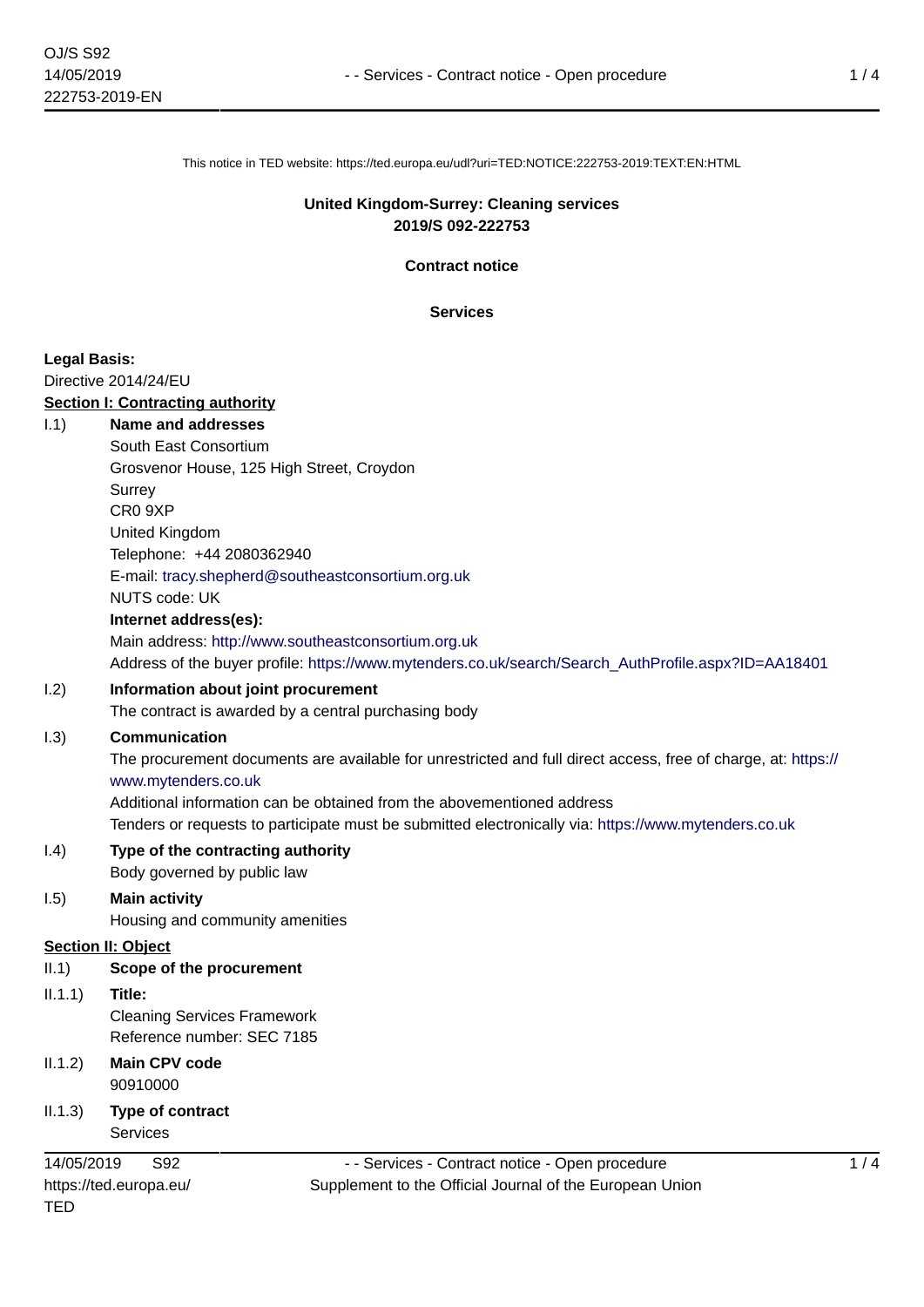#### II.1.4) **Short description:**

South East Consortium are tendering for a cleaning services framework. This is a 4 year framework. There is a pricing schedule for the framework and a separate pricing schedule, as a separate lot, for Arhag Housing Association. Each is to be priced in accordance the scope of works. Places on the framework will be allocated in accordance with the methodology set out in the framework documents. The award for the separate lot for Arhag will be made on the criteria set out for this lot. This means that there may be a different award for the Arhag work compared to the successful contractors on the framework. Pricing is to be inclusive of SEC Levy (1,5 %), overheads, profit and prelims but exclusive of VAT. Detail about the levy is also in the supporting document.

#### II.1.5) **Estimated total value**

- II.1.6) **Information about lots** This contract is divided into lots: no
- II.2) **Description**
- II.2.1) **Title:**
- II.2.2) **Additional CPV code(s)** 90910000
- II.2.3) **Place of performance**
	- NUTS code: UK

Main site or place of performance:

There is a separate lot in the framework for Arhag Housing Association. Their properties are based in and around London. Details are in the procurement documents.

#### II.2.4) **Description of the procurement:**

South East Consortium are tendering a framework for Cleaning Services. There is a pricing schedule for the framework and a separate pricing schedule, as a separate Lot, for Arhag Housing Association. The award for the separate Lot for Arhag will be made on the criteria set out for this Lot. This means that there may be a different award for the Arhag work compared to the successful contractors on the framework. The works will include but not limited to;

The contract requirements of this service will be:

- #- Cleaning of general needs and Homes for Older People Schemes (HOPS)
- communal areas, stairwells, chutes, bin stores, external areas and lights
- Cleaning of pathways and parking areas
- including litter picking on adjacent grassed areas
- Cleaning of communal outbuildings
- External and internal communal window cleaning
- Changing light bulbs.

The framework is for 4 years.

The Contract Period with Arhag Housing Association is three years with a possible extension of 2, 1 year periods by agreement and on satisfactory performance.

## II.2.5) **Award criteria**

Price is not the only award criterion and all criteria are stated only in the procurement documents

## II.2.6) **Estimated value**

#### II.2.7) **Duration of the contract, framework agreement or dynamic purchasing system** Duration in months: 48

This contract is subject to renewal: no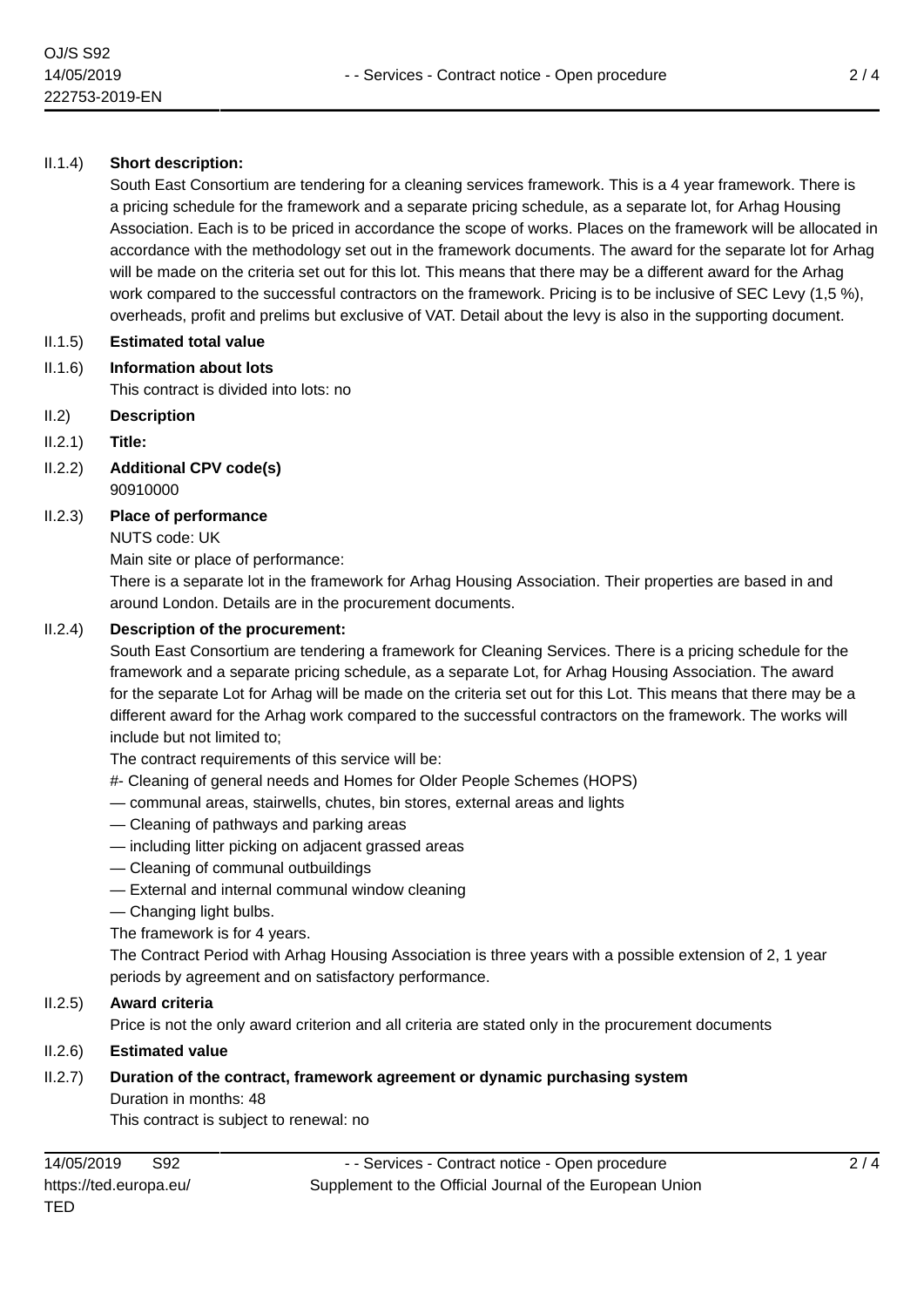| 11.2.10    | Information about variants<br>Variants will be accepted: no                                                                                                                                                                                                           |   |
|------------|-----------------------------------------------------------------------------------------------------------------------------------------------------------------------------------------------------------------------------------------------------------------------|---|
| II.2.11)   | <b>Information about options</b><br>Options: no                                                                                                                                                                                                                       |   |
| II.2.12)   | Information about electronic catalogues                                                                                                                                                                                                                               |   |
| II.2.13)   | Information about European Union funds<br>The procurement is related to a project and/or programme financed by European Union funds: no                                                                                                                               |   |
| II.2.14)   | <b>Additional information</b><br>SEC frameworks may be accessed by all publicly funded organisations — access is not limited to SEC<br>Members alone.<br>For further details about who can use our frameworks please refer to https://www.southeastconsortium.org.uk/ |   |
|            | services/how-to-use-our-services/who-can-use-our-frameworks                                                                                                                                                                                                           |   |
| III.1)     | Section III: Legal, economic, financial and technical information<br><b>Conditions for participation</b>                                                                                                                                                              |   |
| III.1.1)   | Suitability to pursue the professional activity, including requirements relating to enrolment on<br>professional or trade registers                                                                                                                                   |   |
| III.1.2)   | <b>Economic and financial standing</b><br>Selection criteria as stated in the procurement documents                                                                                                                                                                   |   |
| III.1.3)   | <b>Technical and professional ability</b><br>Selection criteria as stated in the procurement documents                                                                                                                                                                |   |
| III.1.5)   | Information about reserved contracts                                                                                                                                                                                                                                  |   |
| III.2)     | <b>Conditions related to the contract</b>                                                                                                                                                                                                                             |   |
| III.2.1)   | Information about a particular profession                                                                                                                                                                                                                             |   |
| III.2.2)   | <b>Contract performance conditions:</b>                                                                                                                                                                                                                               |   |
| III.2.3)   | Information about staff responsible for the performance of the contract                                                                                                                                                                                               |   |
|            | <b>Section IV: Procedure</b>                                                                                                                                                                                                                                          |   |
| IV.1)      | <b>Description</b>                                                                                                                                                                                                                                                    |   |
| IV.1.1)    | <b>Type of procedure</b><br>Open procedure                                                                                                                                                                                                                            |   |
| IV.1.3)    | Information about a framework agreement or a dynamic purchasing system<br>The procurement involves the establishment of a framework agreement<br>Framework agreement with several operators                                                                           |   |
| IV.1.4)    | Information about reduction of the number of solutions or tenders during negotiation or dialogue                                                                                                                                                                      |   |
| IV.1.6)    | Information about electronic auction                                                                                                                                                                                                                                  |   |
| IV.1.8)    | Information about the Government Procurement Agreement (GPA)<br>The procurement is covered by the Government Procurement Agreement: no                                                                                                                                |   |
| IV.2)      | <b>Administrative information</b>                                                                                                                                                                                                                                     |   |
| IV.2.1)    | Previous publication concerning this procedure                                                                                                                                                                                                                        |   |
| IV.2.2)    | Time limit for receipt of tenders or requests to participate<br>Date: 14/06/2019<br>Local time: 12:00                                                                                                                                                                 |   |
| 14/05/2019 | S92<br>- - Services - Contract notice - Open procedure                                                                                                                                                                                                                | 3 |